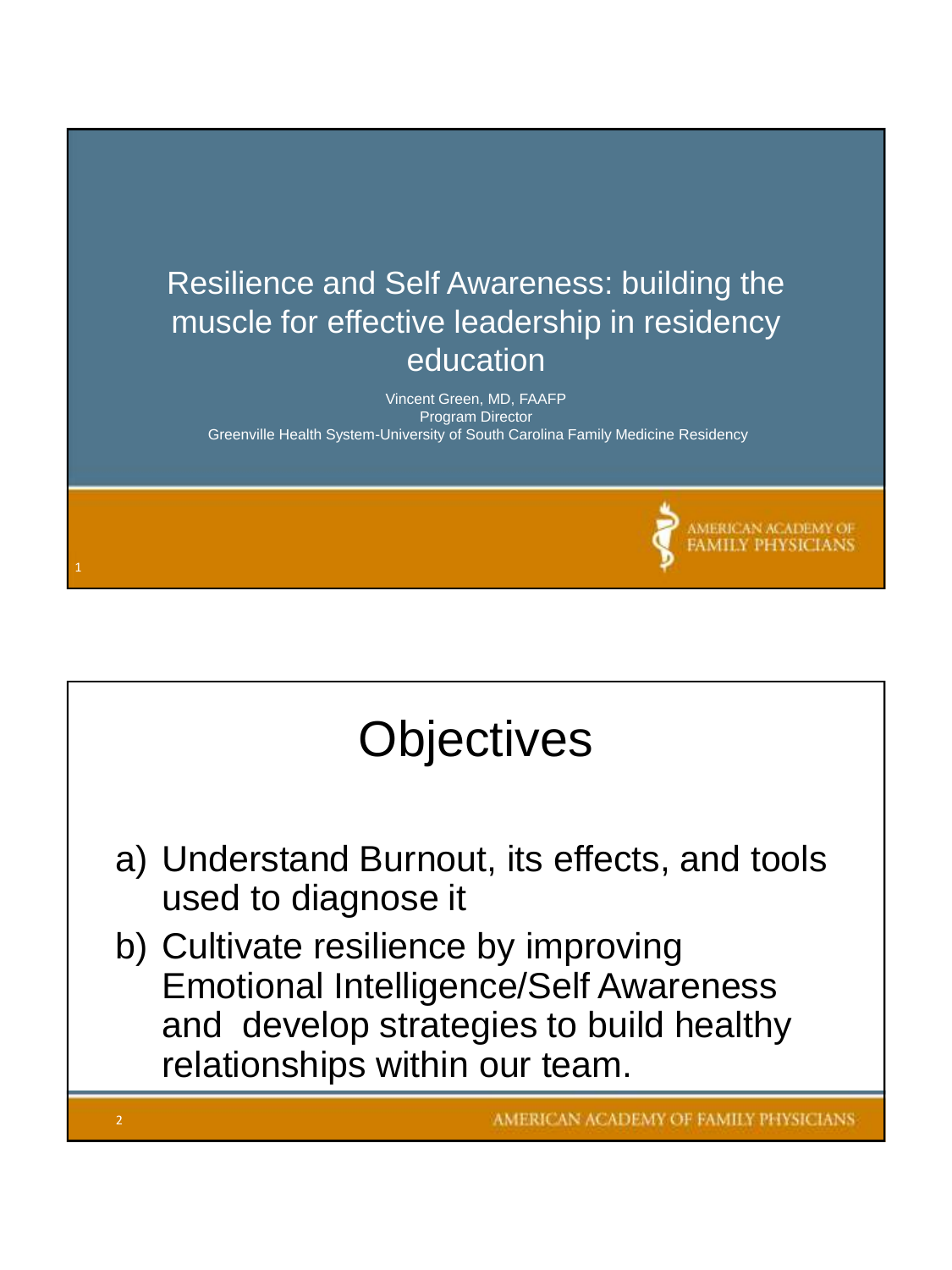

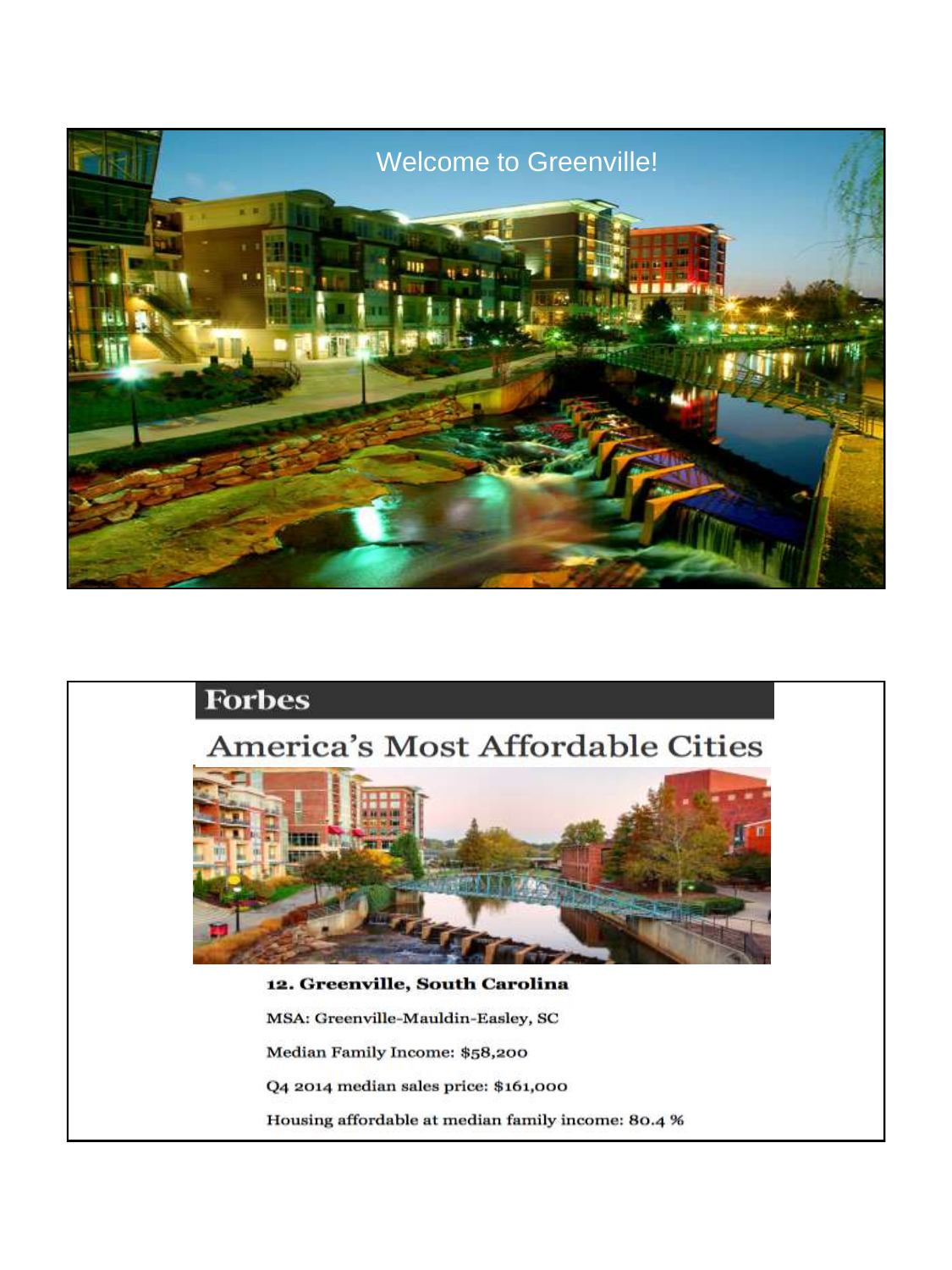#### Home World U.S. Politics Economy Business Tech Markets Opinion Arts Life Real Estate

#### **Buzzy, Newly Accessible Destinations, From the Canadian Arctic to Chengdu, China**

10 buzzy, unpredictable travel destinations, all on the brink of change, to visit next yearthereby startling your friends

#### 7. Greenville, S.C.

The stars have aligned to make this Southern belle, in the foothills of the Blue Ridge Mountains, Dream Town, USA: Lots of investmentby Michelin, BMW, Mitsubishi-has ushered in international flair; the city's become a hub for the tech community; the thriving food scene includes some 120 restaurants along the tree-lined Main Street; a couple of historic districts are admirably preserved; and the NCAA chose Greenville as the new host for the 2017 men's basketball tournament.



**Sideribe tow | Signist** 

 $\alpha$ 

- Top 10 1. Slovenia
	-
- 2. Chengdu, China 3. Rwanda
- 4. Finland
- 
- 5. The Canadian Arctic<br>6. Luang Prabang, Laos 6. Luang Prabang, Laos
- **7. Greenville, SC**
- 8. Abu Dhabi, U.A.E.
- 9. St. Kitts
- 10. Tangier, Morocco

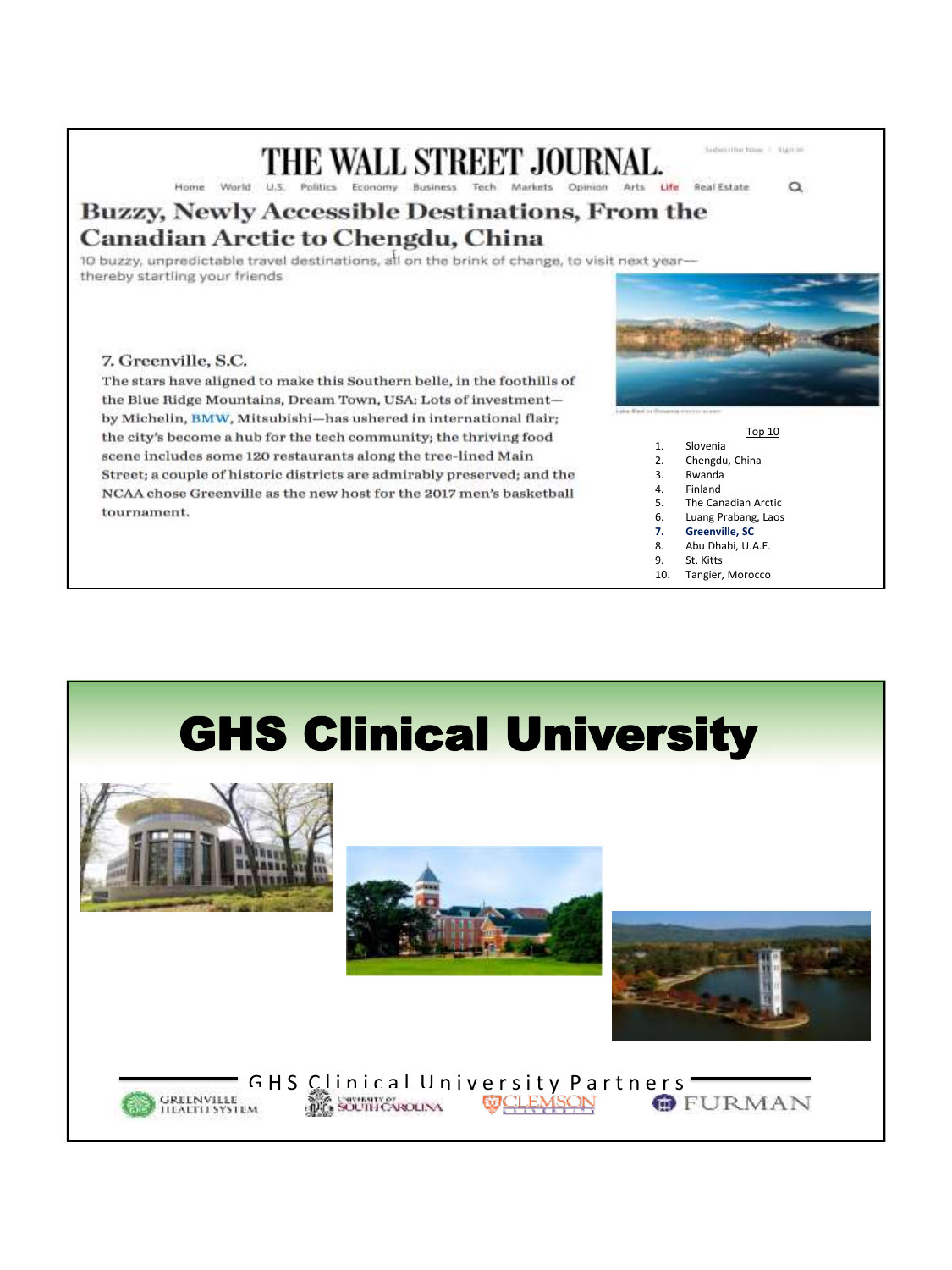# Program Demographics

| Program                      | <b>Graduation Rate</b> | Program                               | <b>Minority</b><br><b>Distribution</b> |  |
|------------------------------|------------------------|---------------------------------------|----------------------------------------|--|
| <b>Family Medicine</b>       | 91%                    | <b>Family Medicine</b>                | 43%                                    |  |
| Pediatrics                   | 96%                    | Pediatrics                            | 11%                                    |  |
| Surgery                      | 95%                    | Surgery                               | 17%                                    |  |
| Ob/GYN                       | 89%                    | Ob/GYN                                | 9%                                     |  |
| <b>Internal Medicine</b>     | 97%                    | <b>Internal Medicine</b>              | 22%                                    |  |
| Minorities (all<br>programs) | 90%                    | Orthopedics                           | 4%                                     |  |
|                              |                        | AMERICAN ACADEMY OF FAMILY PHYSICIANS |                                        |  |

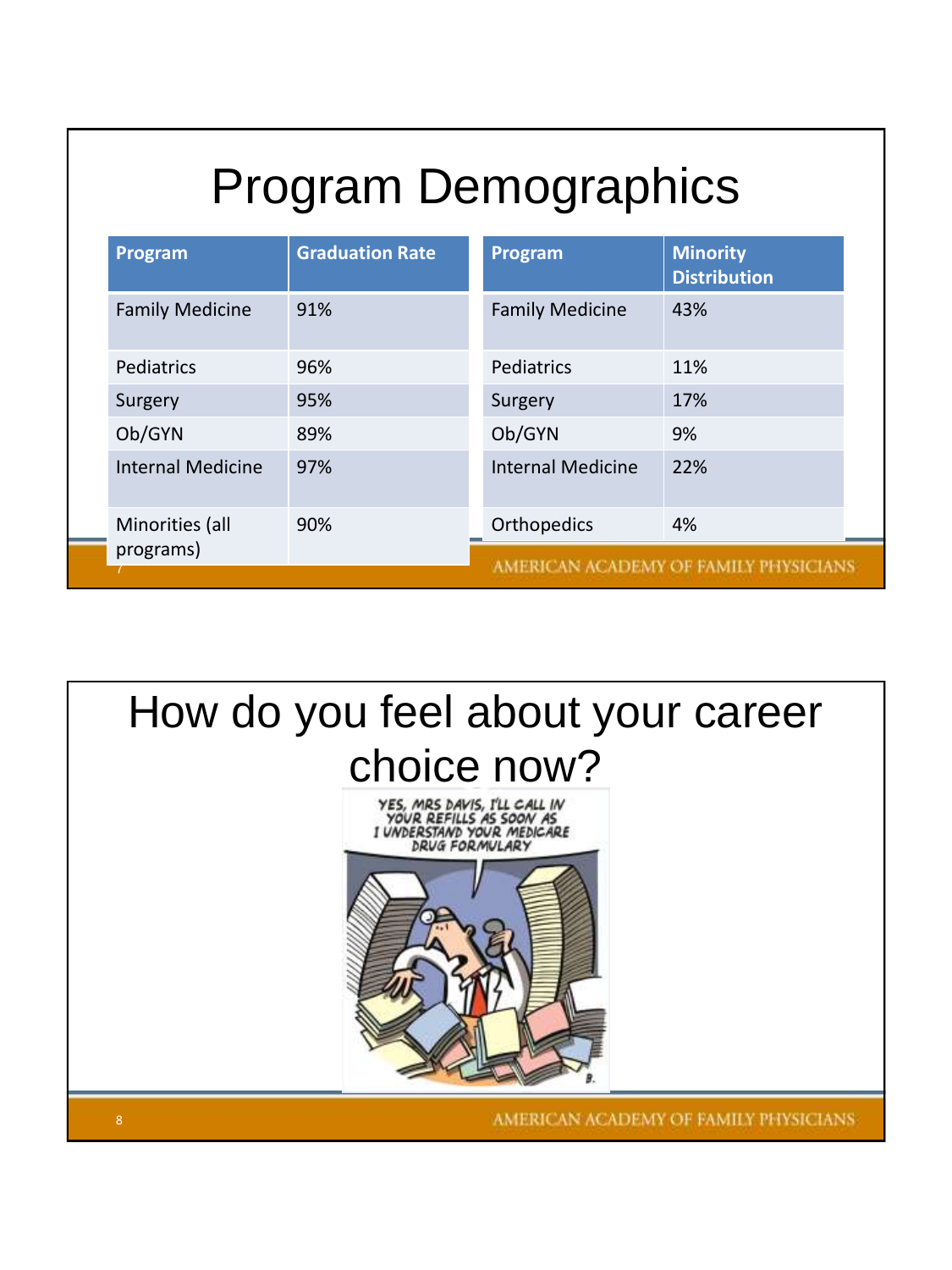# Burnout Rates by Specialty

| <b>Specialty</b>          | 2011  | 2014  |
|---------------------------|-------|-------|
| <b>Family Medicine</b>    | 51.3% | 63%   |
| <b>General Pediatrics</b> | 35.3% | 46.3% |
| Urology                   | 41.2% | 63.6% |
| Orthopedics               | 48.3% | 59.6% |
| Dermatology               | 31.8% | 56.5% |
| Radiology                 | 47.7% | 61.4% |
| <b>General Surgery</b>    | 42.4% | 52.7% |
|                           |       |       |

AMERICAN ACADEMY OF FAMILY PHYSICIANS

## Resident Burnout

- Prevalent among learners
- 70% of UNC residents met criteria in 2014
- Mayo Clinic study: 31% with burnout also depressed.
- 51% incidence of depression during residency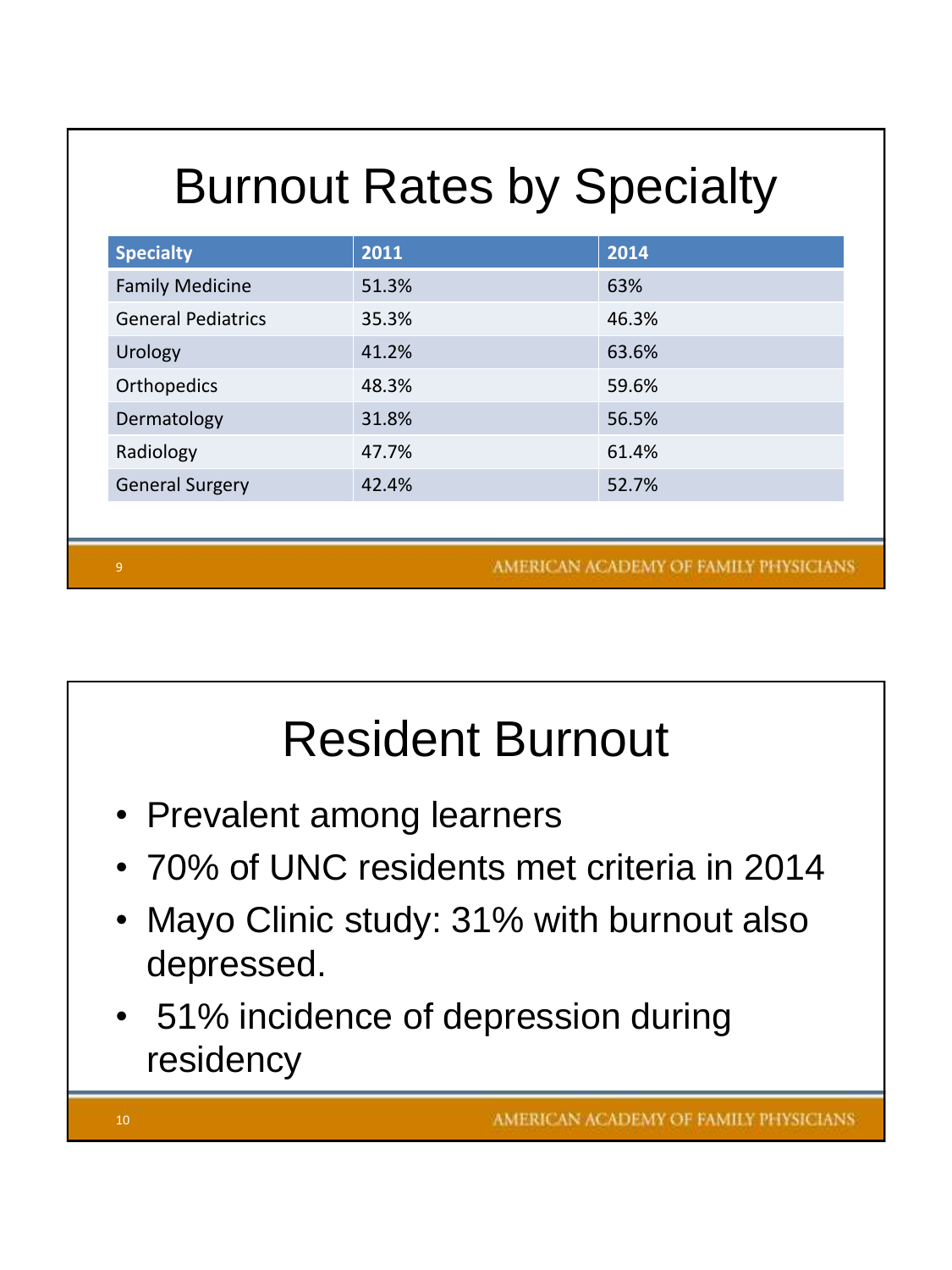

#### Exercise: Can you recognize burnout?

- Have you encountered colleagues you would describe as "burned out"?
	- How do you know? How did they get to that point?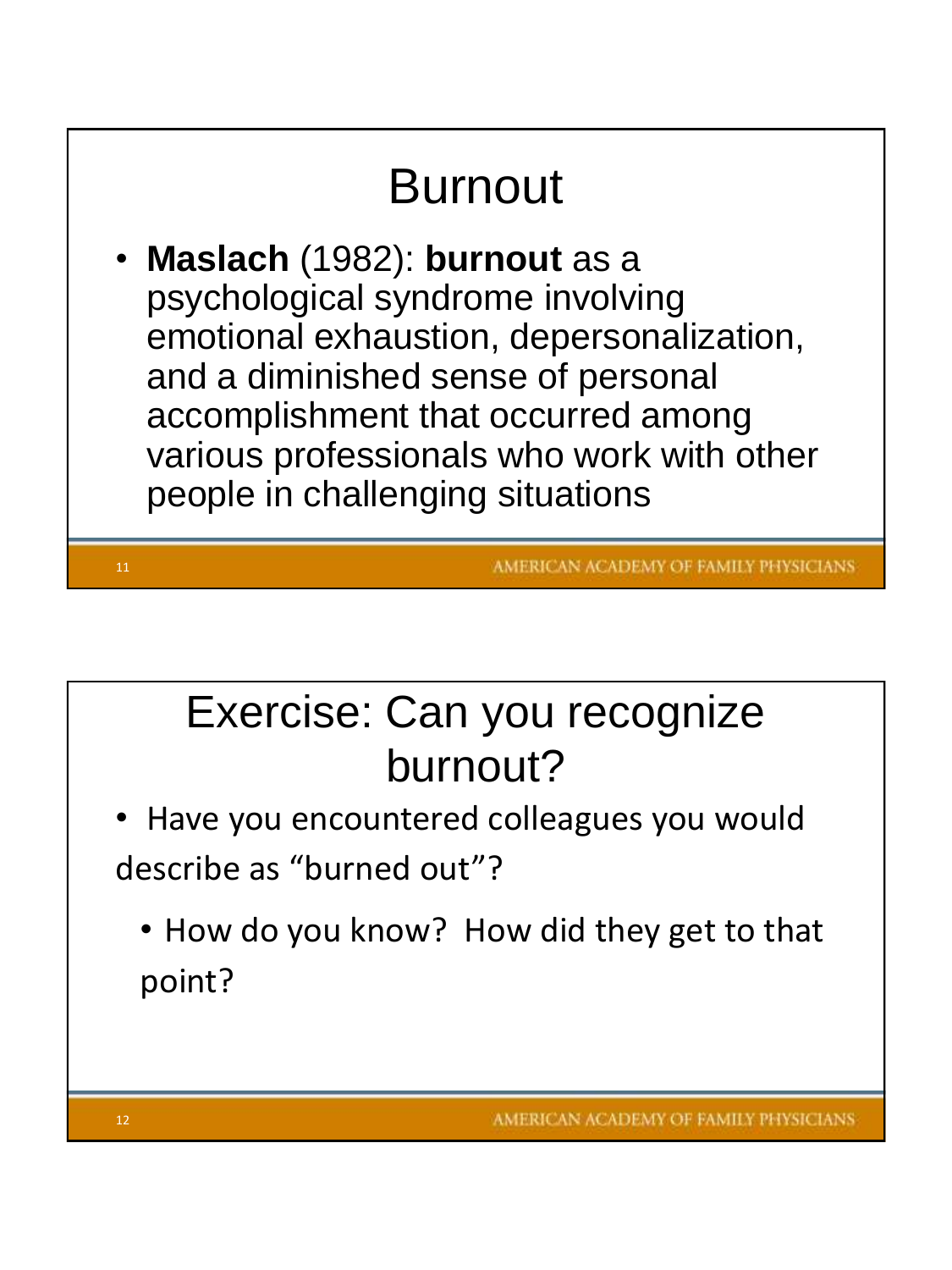### Causes of Burnout

- Stress
- Practice Environment
- Values Disparities
- Emotional Strain
- Family Obligations
- **Schedule**
- Ineffective Coping/Wellness Strategies

13

AMERICAN ACADEMY OF FAMILY PHYSICIANS

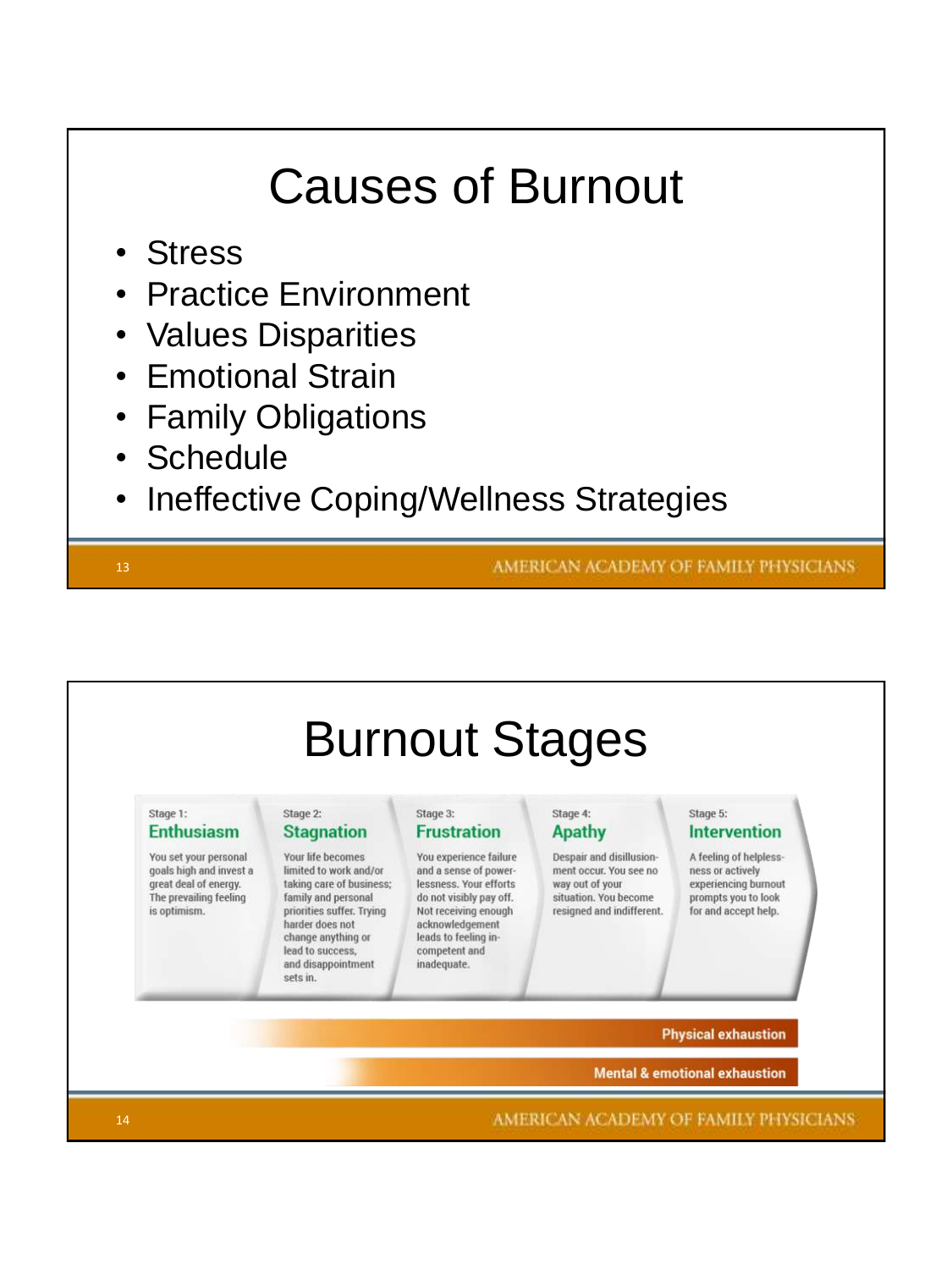

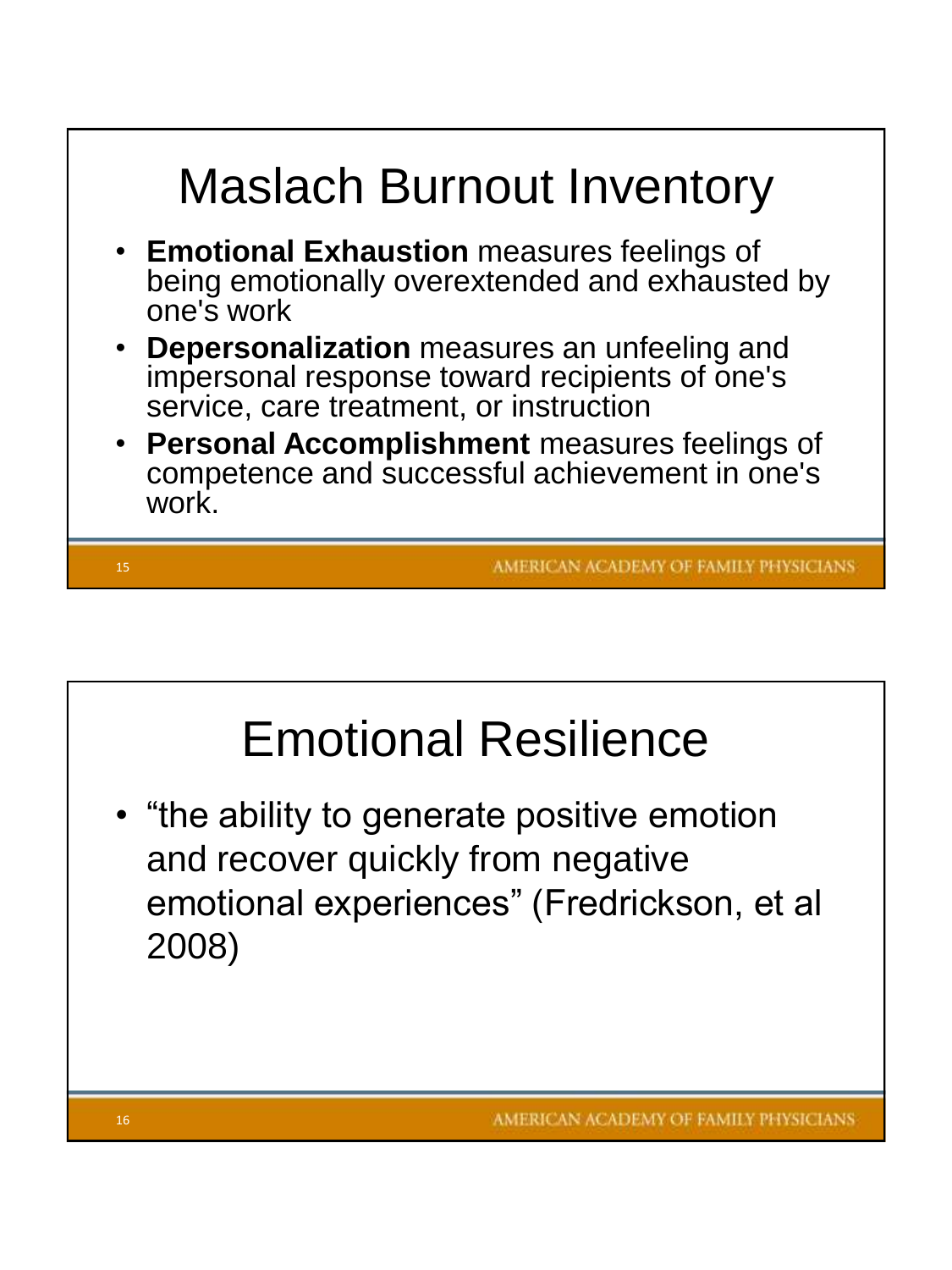

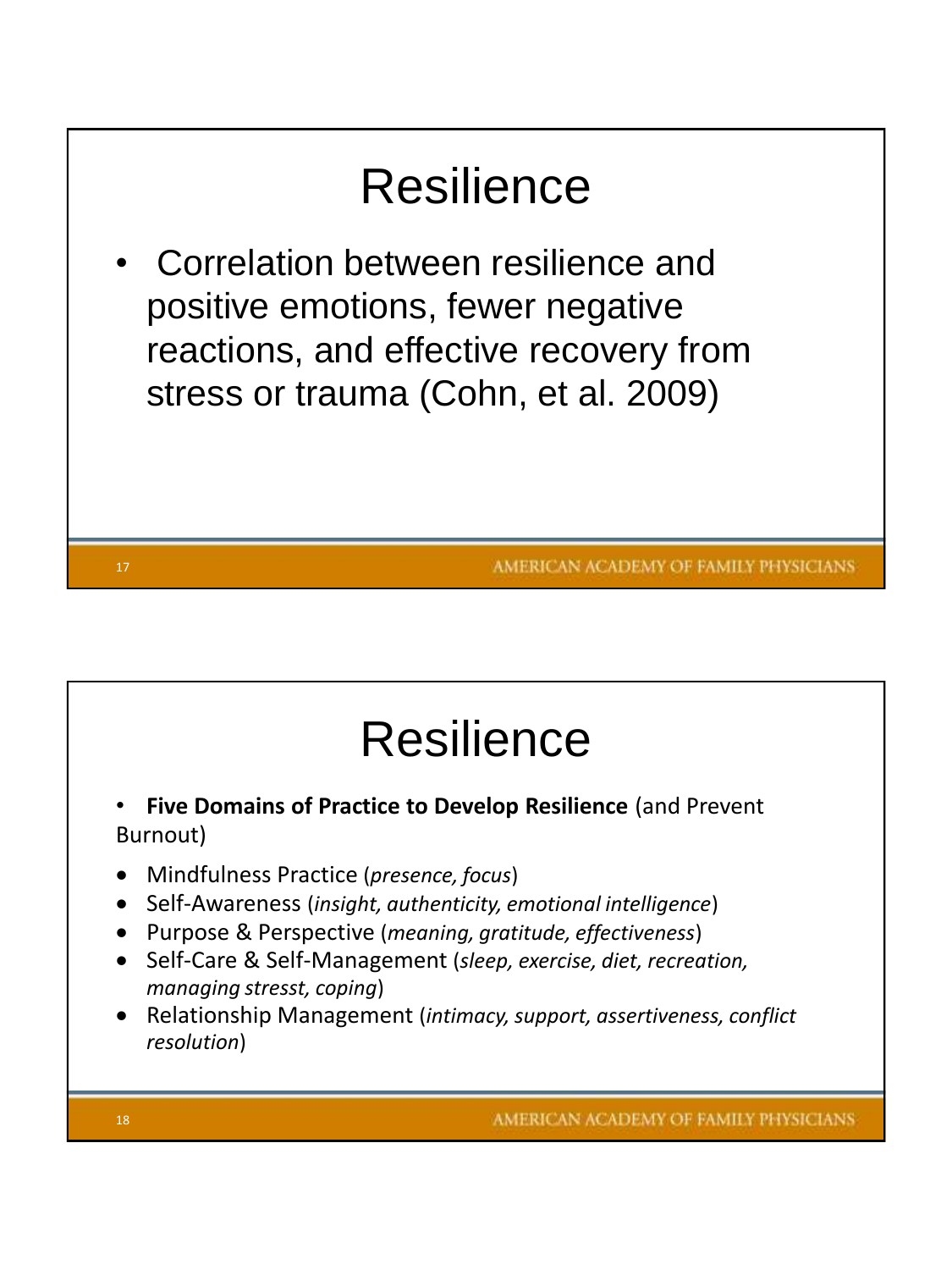#### Self Awareness: Relationship to Resilience?

- Awareness of internal cues
- Insight into strengths and weaknesses
- Understanding blind spots and lenses

AMERICAN ACADEMY OF FAMILY PHYSICIANS

### Self Awareness aka Emotional **Intelligence**

- EI Activities:
- 1. Enneagram
- 2. Mood Check
- 3. Kudos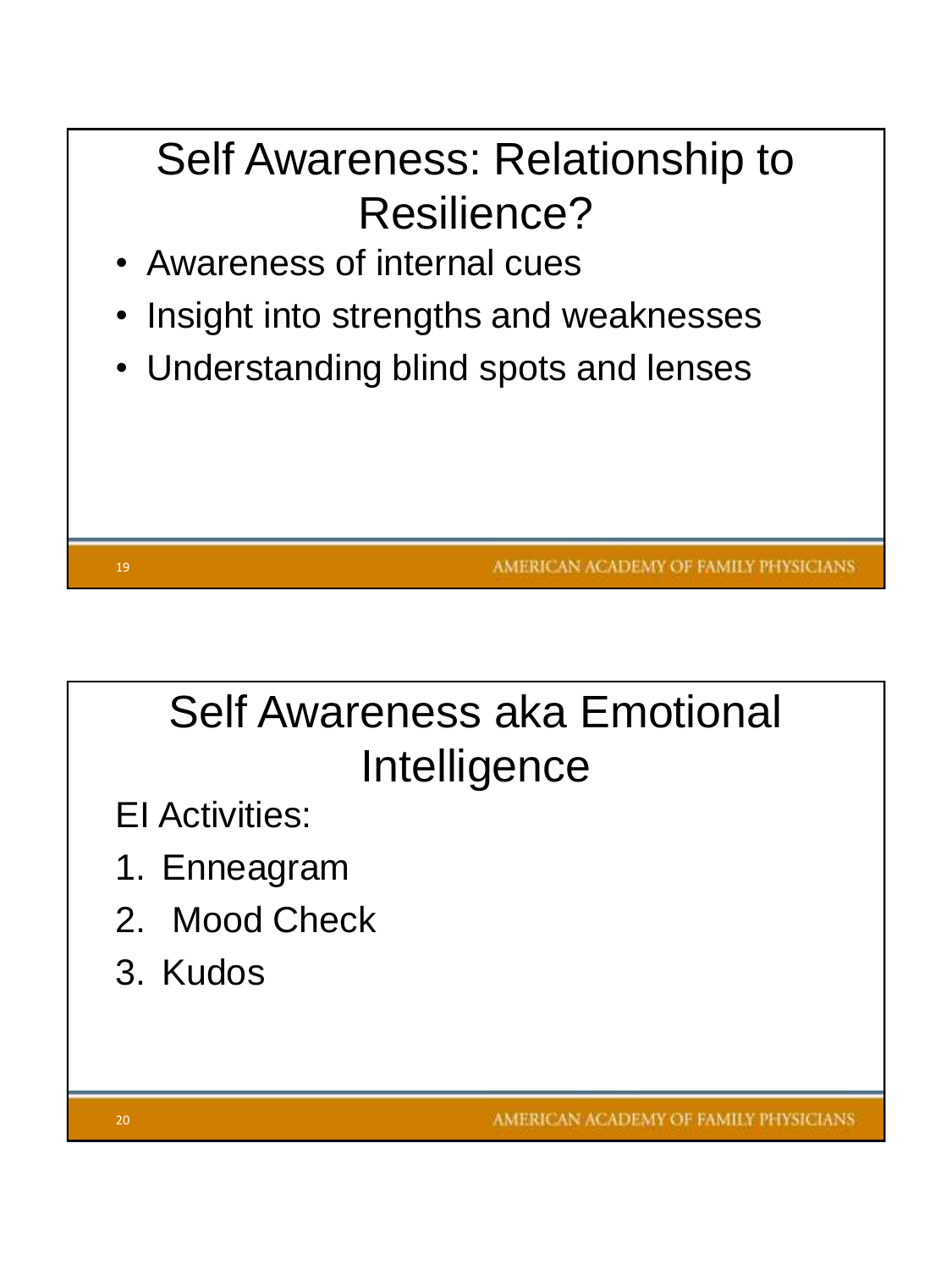| <b>Enneagram Exercise</b>                                                                             |
|-------------------------------------------------------------------------------------------------------|
| Take 5 minutes to review the handout<br><b>Identifying Your Enneagram Style.</b>                      |
| Try your best to identify the style that best<br>captures your predominant or core<br>characteristics |
| AMERICAN ACADEMY OF FAMILY PHYSICI<br>21                                                              |

٦

| <b>Self Disclosure: Basic Feelings</b> |                                   |                               |                                         |  |  |  |
|----------------------------------------|-----------------------------------|-------------------------------|-----------------------------------------|--|--|--|
| Happy                                  | Sad                               | Angry                         | Afraid                                  |  |  |  |
| Excited<br>Relieved<br>Glad            | Depressed<br>Hurt<br>Disappointed | Furious<br>Upset<br>Irritated | <b>Terrified</b><br>Insecure<br>Anxious |  |  |  |
|                                        |                                   |                               |                                         |  |  |  |
|                                        |                                   |                               |                                         |  |  |  |
|                                        |                                   |                               |                                         |  |  |  |
|                                        |                                   |                               |                                         |  |  |  |
|                                        |                                   |                               |                                         |  |  |  |
| 22                                     |                                   |                               | AMERICAN ACADEMY OF FAMILY PHYSICIANS   |  |  |  |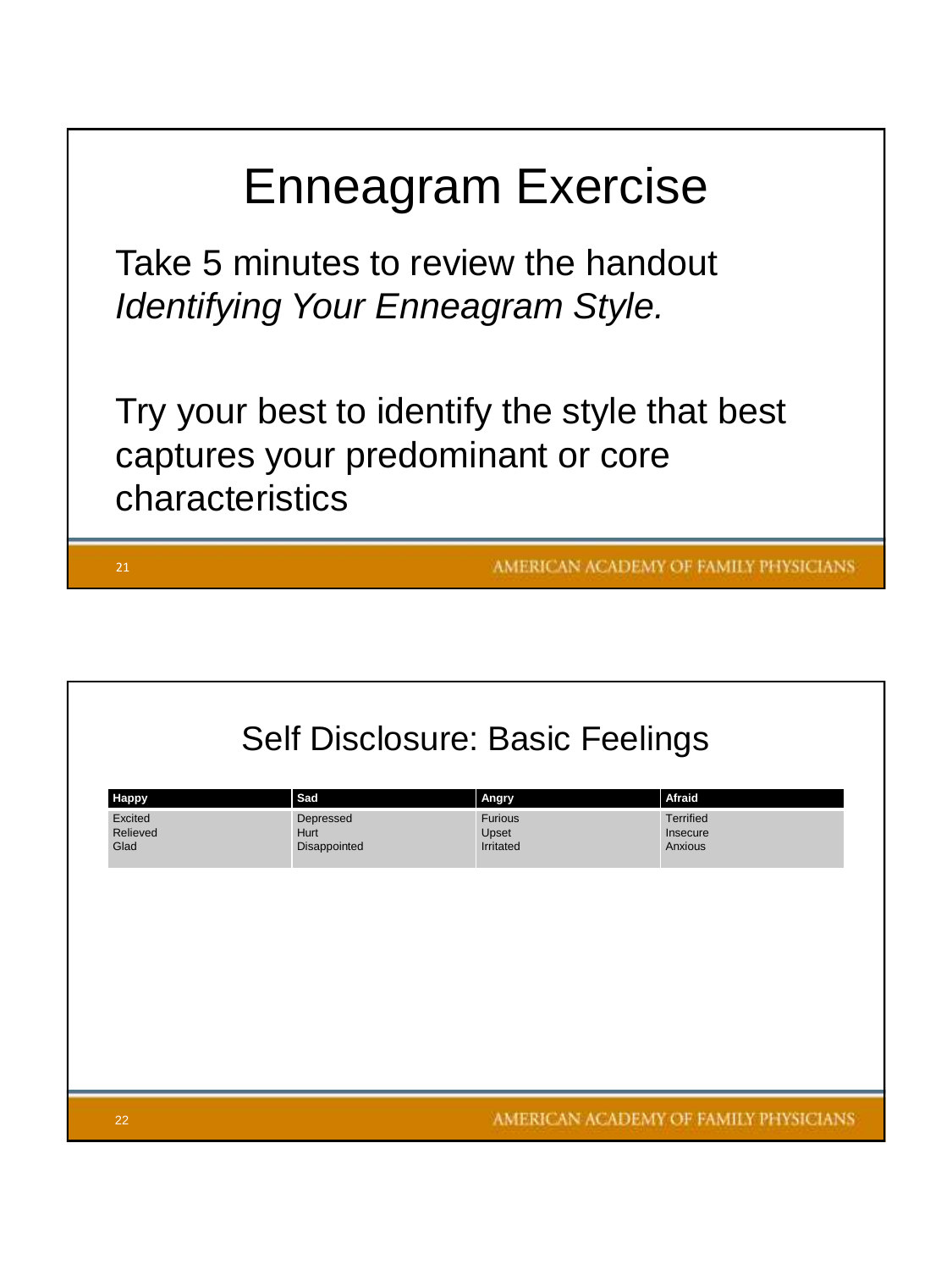

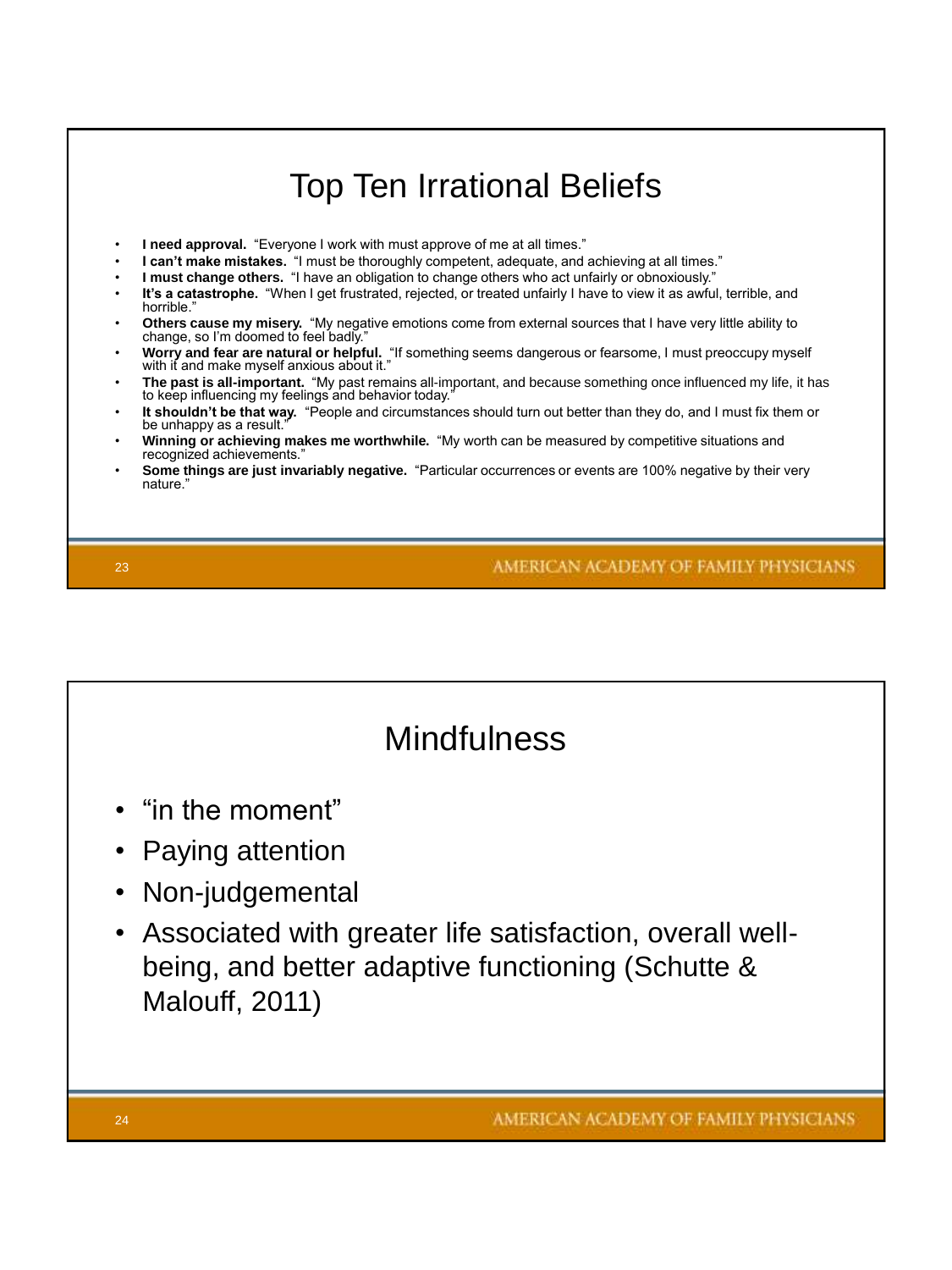#### Listening Skills Self-Evaluation: Rate yourself 1-10

1) Listen without interrupting.

25

- 2) Be distracted by thoughts that have little to do with what the other person is saying.
- 3) Forming conclusions, judgments, or labels based on what the other person is saying.
- 4) Asking questions that derail the other person who is speaking.
- 5) Maintain eye contact while listening.
- 6) Jumping to "diagnosis" and/or "treatment" rather than trying to understand and validate.
- 7) Use what the other person says as a jumping off point for talking about yourself.
- 8) Show signs of frustration when the other person is taking too long to express him- or herself.
- 9) Respond with clichés or trite reassurances.

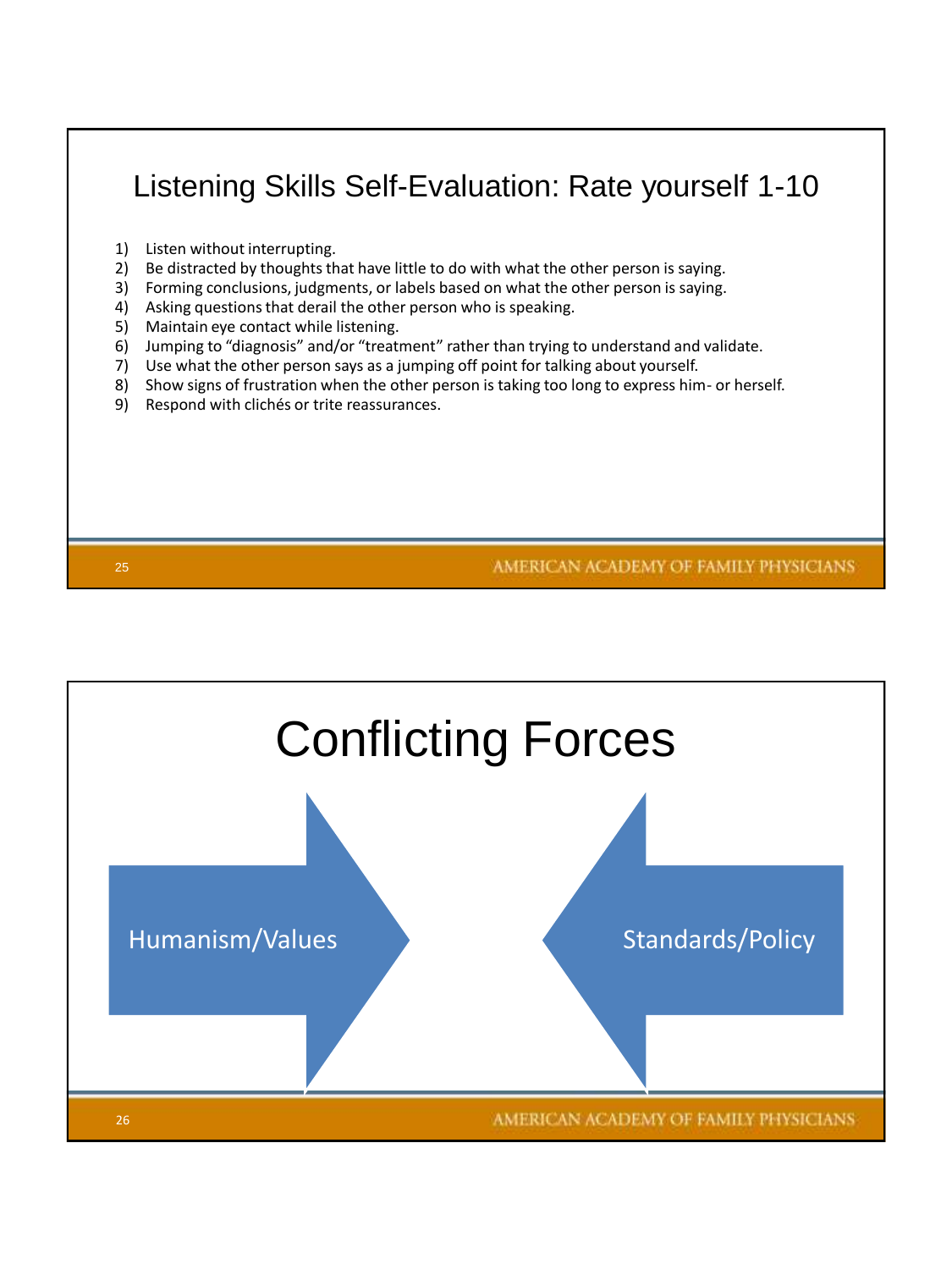

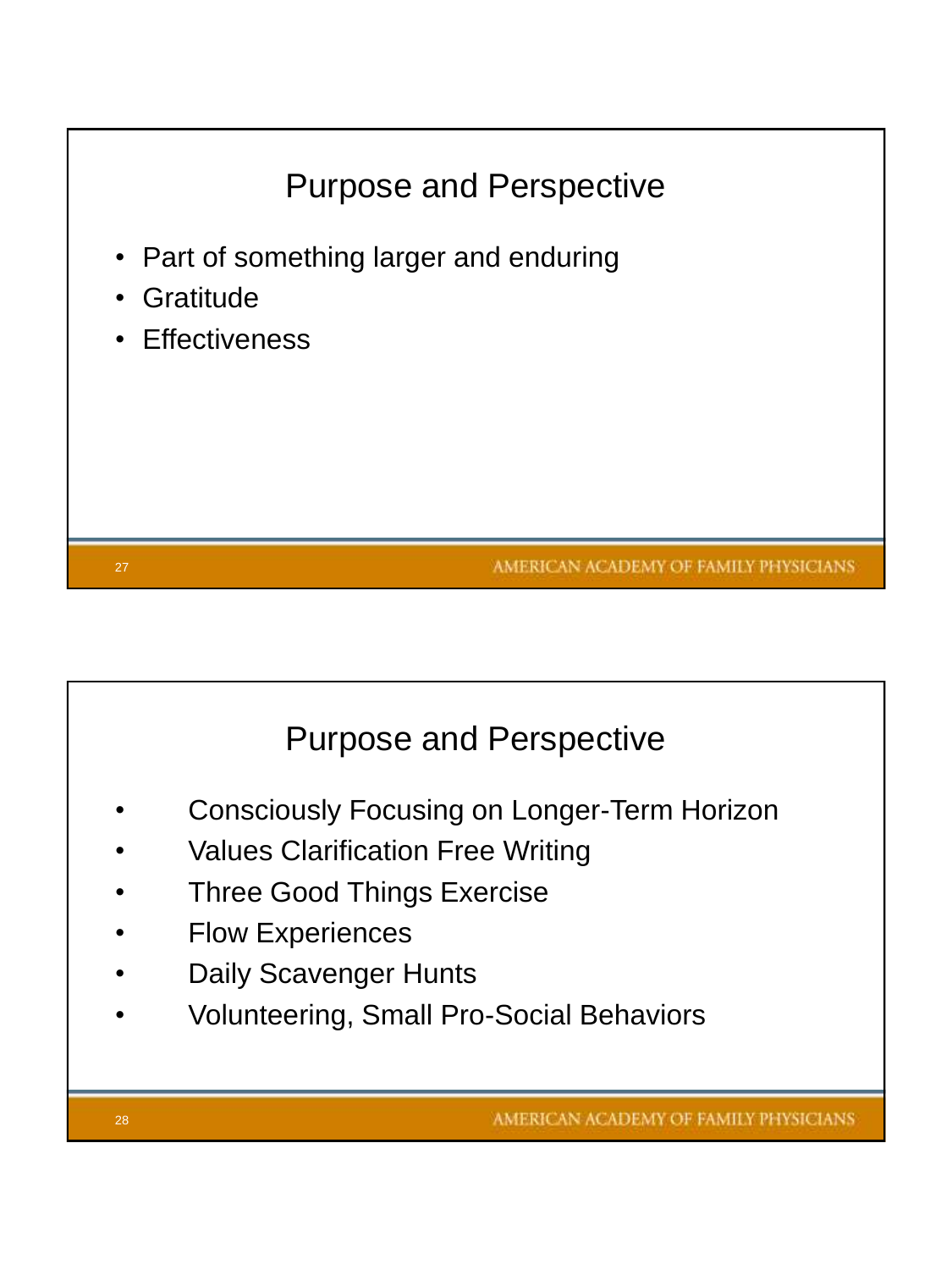

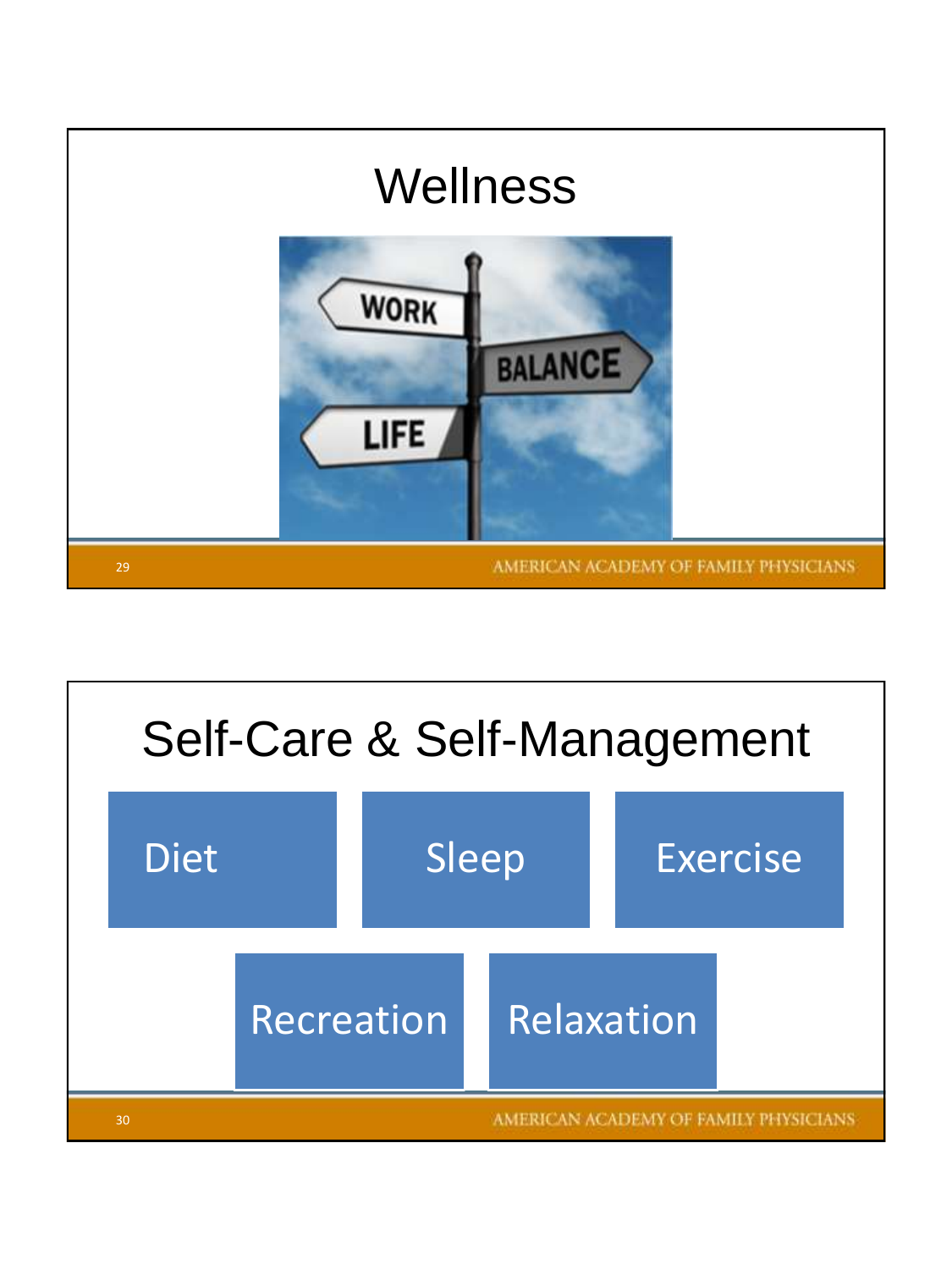#### Self-Care: Barriers and Solutions

• View of busyness

31

- Contingency Management
- Closing the Knowing-Doing Gap

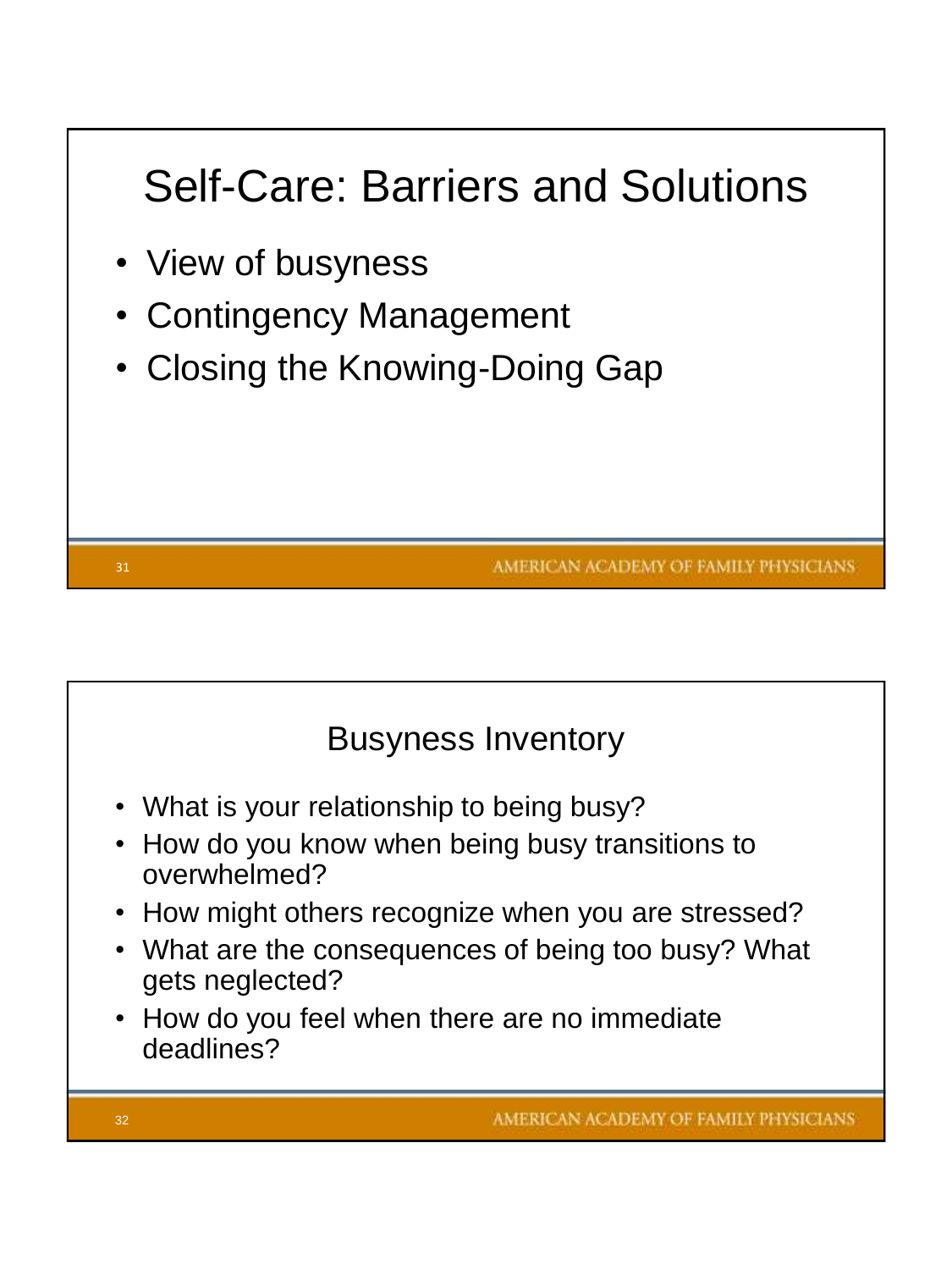

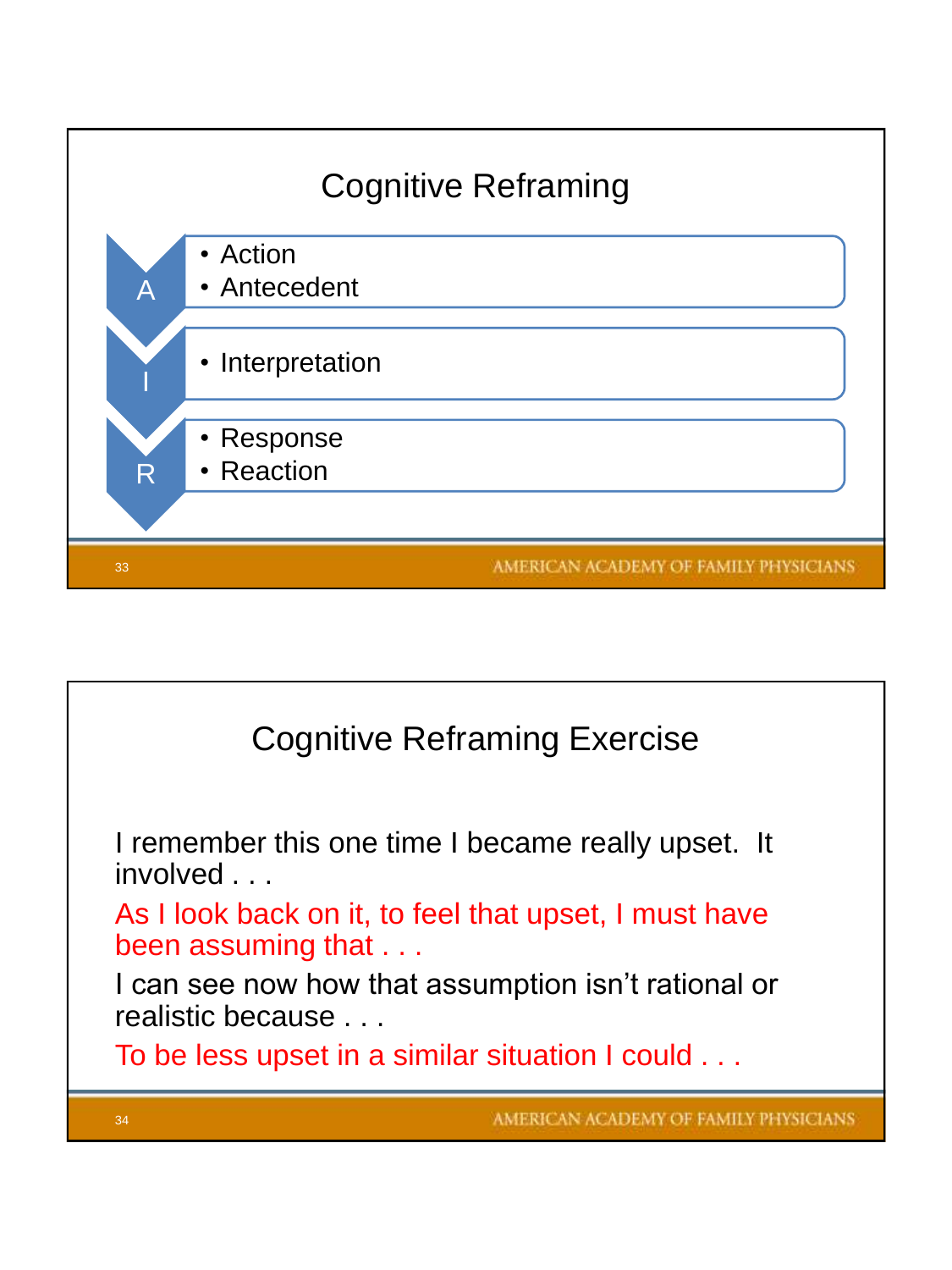

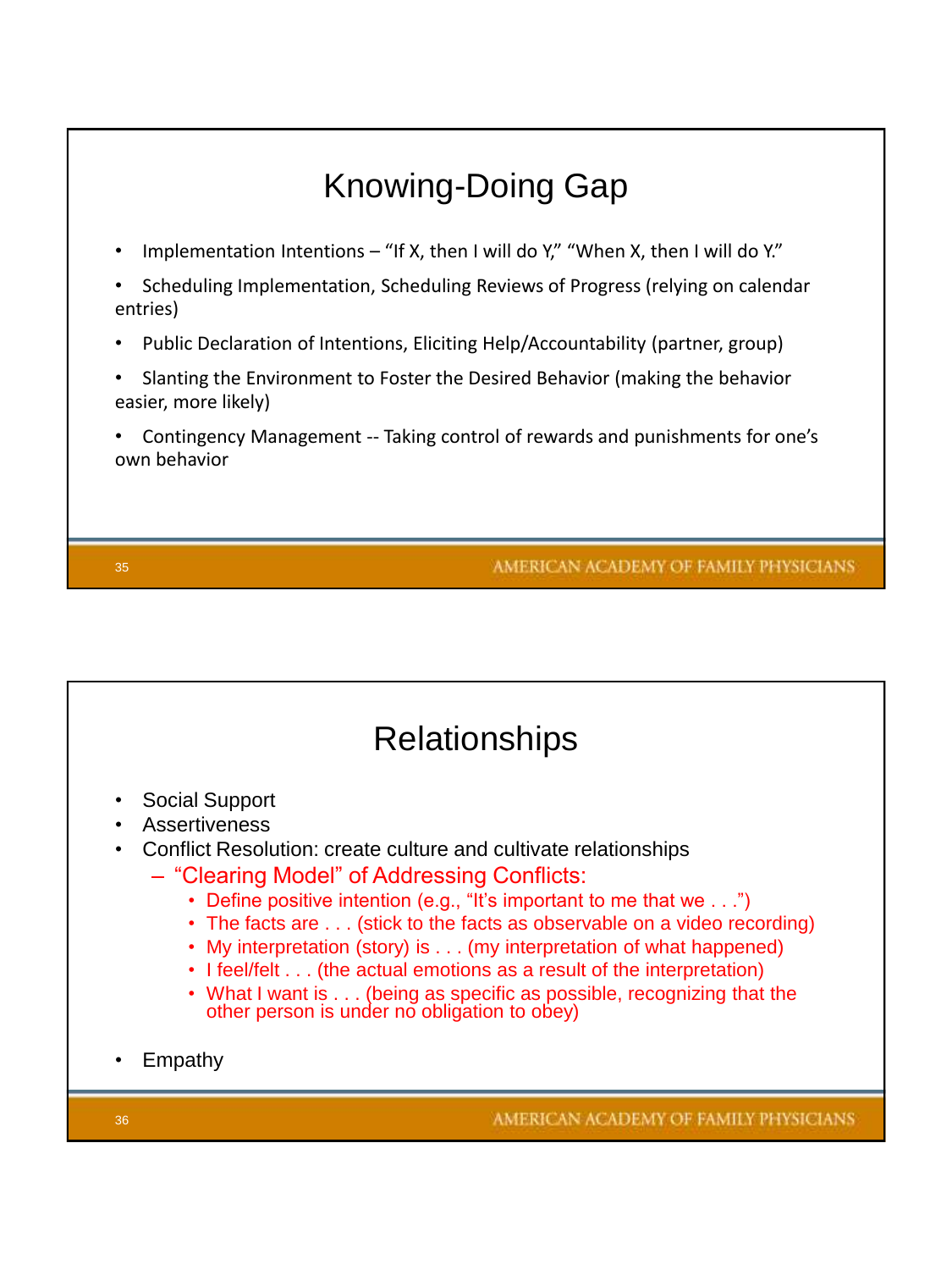